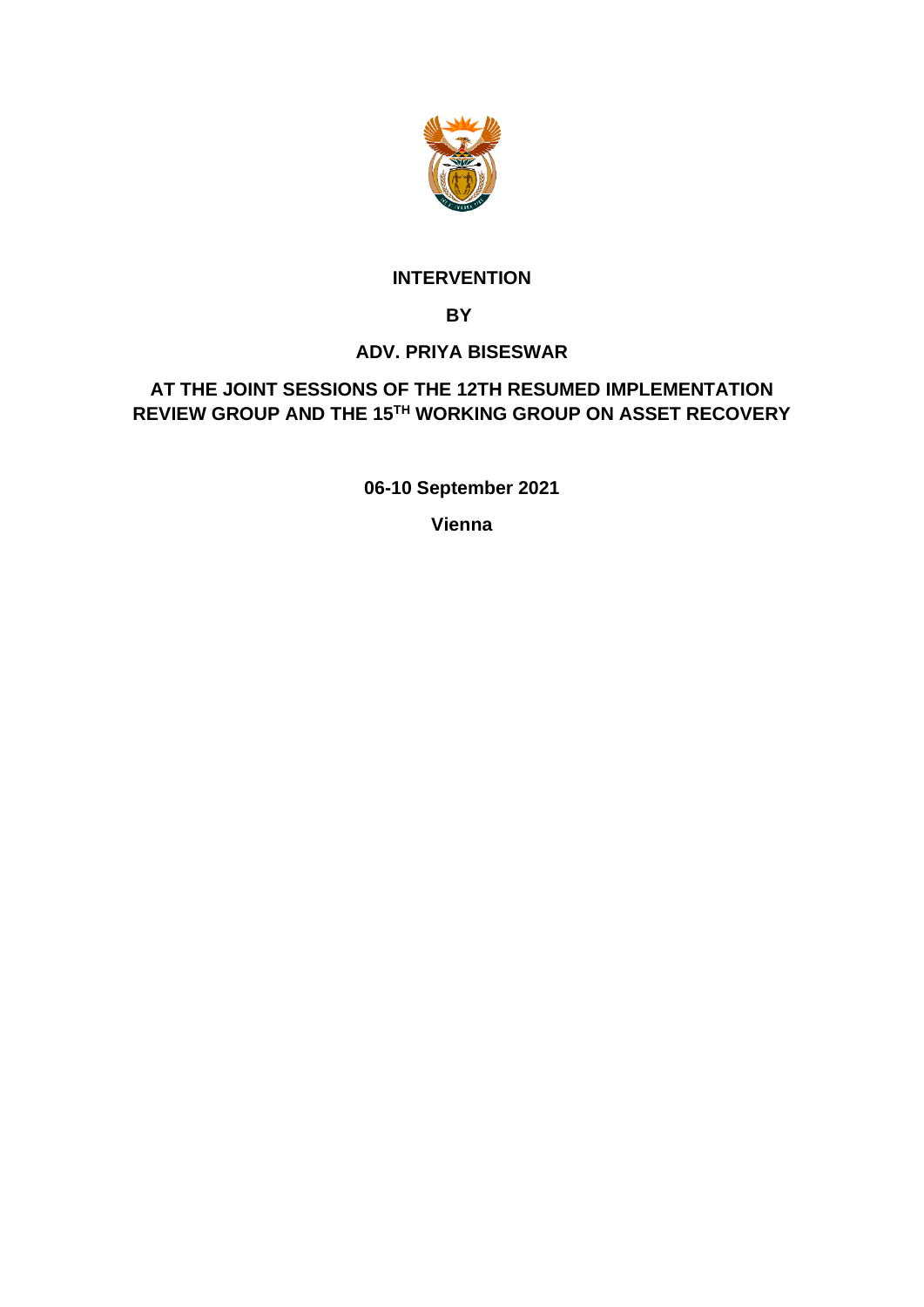# **Chairperson, Executive Director of the United Nations Office on Drugs and Crime, Distinguished delegates, Ladies and Gentlemen,**

I would like to express my Government's sincere appreciation to the Secretariat for its efforts in preparing for this Session.

My delegation equally welcomes the holding of the  $12<sup>th</sup>$  Resumed Session of Implementation Review Group jointly with the 15<sup>th</sup> Session of the Working Group on Asset Recovery in light of the challenges identified during the review process of Chapter V of the United Nations Convention against Corruption, (UNCAC) such as the complex mutual legal assistance procedures, lack of mechanisms to recognise foreign title over stolen assets, non-recognition of confiscation, freezing and disposal of assets to its rightful owners, amongst others.

### **Chairperson,**

South Africa has been consistent in calling for the unconditional return of stolen assets to their country of origin. To this end, we are encouraged by the adoption of the Kyoto Declaration by the  $14<sup>th</sup>$  United Nations Crime Congress which expressly prohibits member states from unilaterally imposing conditions on returned assets. We concur with the position outlined in above-mentioned Declaration that returned assets should be used in line with domestic laws, taking into account national priorities, with a view to achieving the 2030 Agenda for Sustainable Development

In keeping with Chapter V, Articles 52 and 53 of the UNCAC**,** the Republic of South Africa continues to reap the benefit of implementing the Financial Intelligence Centre Act, (Act 38 of 2001) in the area of identification of proceeds of crime and other unlawful activities with a view to combating money laundering and deprive criminal of the proceeds of illicit activities.